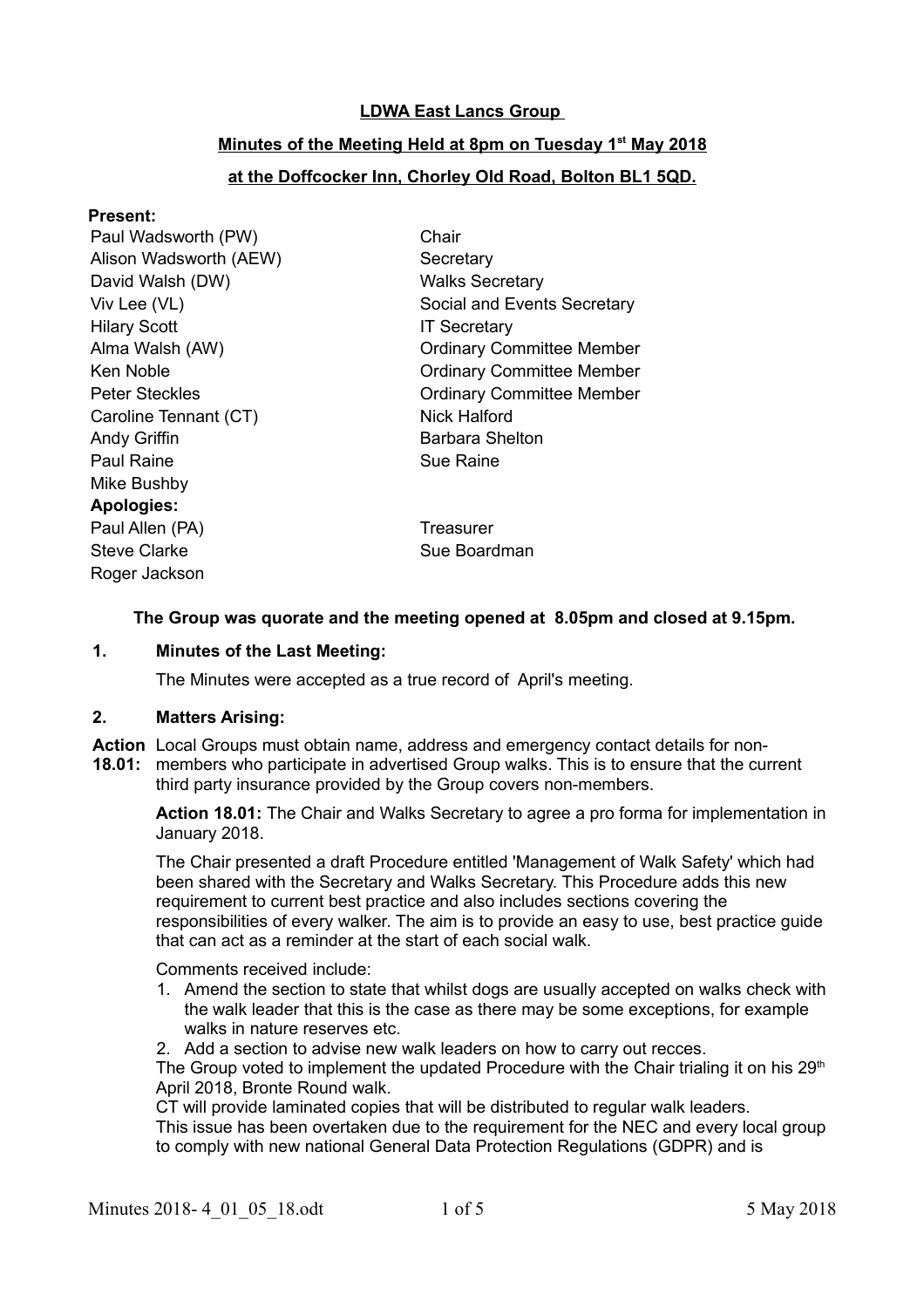currently on hold. Draft documents have been issued by NEC for review by Group Secretaries. NEC are to meet on 7<sup>th</sup> April, with advice, guidance and an updated Data Protection policy being issued to all group officers and all LDWA members in May.

**May update:** GDPR has to be implemented by 25<sup>th</sup> May 2018. Three documents will be sent out by the NEC prior to this. The introduction of GDPR will probably mean some different ways of working for the Group. We will await the new documents and discuss the implications with the Group at a later meeting.

### **Action:** Ongoing

- **18.02** The Chair tabled a proposed Income/Expenditure for 2017/18 which shows that the Group generated a healthy profit from the 2017 Two Crosses and Red Rose 50 Challenge Events and listed the usual routine spend (Equipment storage, June party, Xmas meal thank you paid to Event Marshals, meeting refreshments etc). The Group are invited to make proposals as to how this money could be spent. New agreed items include:
	- Refresher CPR Course
	- Purchase of 100 plastic soup bowls at an approximate cost of £150.

**Action 18.02:** The Secretary to action the above, and all to provide further suggestions. **May update:** 

- The original 99 plastic bowls ordered at a cost of £126 arrived but were deemed more suitable as desert bowls. 100 soup bowls were ordered following approval from a quorum of committee members at a cost of £232 These are now stored at St Margaret's Church.
- Horwich Fire Station has offered the Group a CPR Course, suitable both as an introduction and a refresher, at **10.30am on Saturday 8th September 2018**. If anyone is interested in attending this course please contact the Secretary. Places are limited to 15 but the Fire Service is happy to put on additional dates as required.
- Further suggestions on future expenditure can be raised at any Group meeting or via email to then Secretary.

# **Action:** Closed

**18.03** The Treasurer has received a cheque for £170 from the North Yorkshire 100 Committee in recognition of the Group's contributions to the breakfast stop on the 2017 100. A debate on how these monies should best be used took place and the Group voted that the money should be divided equally between the marshals who provided a full shift at the breakfast stop.

**Action 18.03:** Viv Lee has identified 16 marshals who will each receive an equal share of the £170. The Treasurer will send out cheques.

**May update:** Cheques to be sent out.

**Action:** Ongoing

**18.04** As The Two Crosses is an anytime challenge the revised GPX and Route Description (bypassing Redisher Wood) needs to be updating on the Long Distance Paths section of the LDWA web site.

**Action 18.04:** CT to arrange the update.

**May update:** CT has sent the revised GPX, route description and photographs to the LDP Co- ordinator for inclusion on the LDWA web site.

# **Action: Closed**

- **18.05** The Group agreed to make the following donations to recognise support given to the Two Crosses Event:
	- £45 to Bolton Mountain Rescue
	- £25 to the National Trust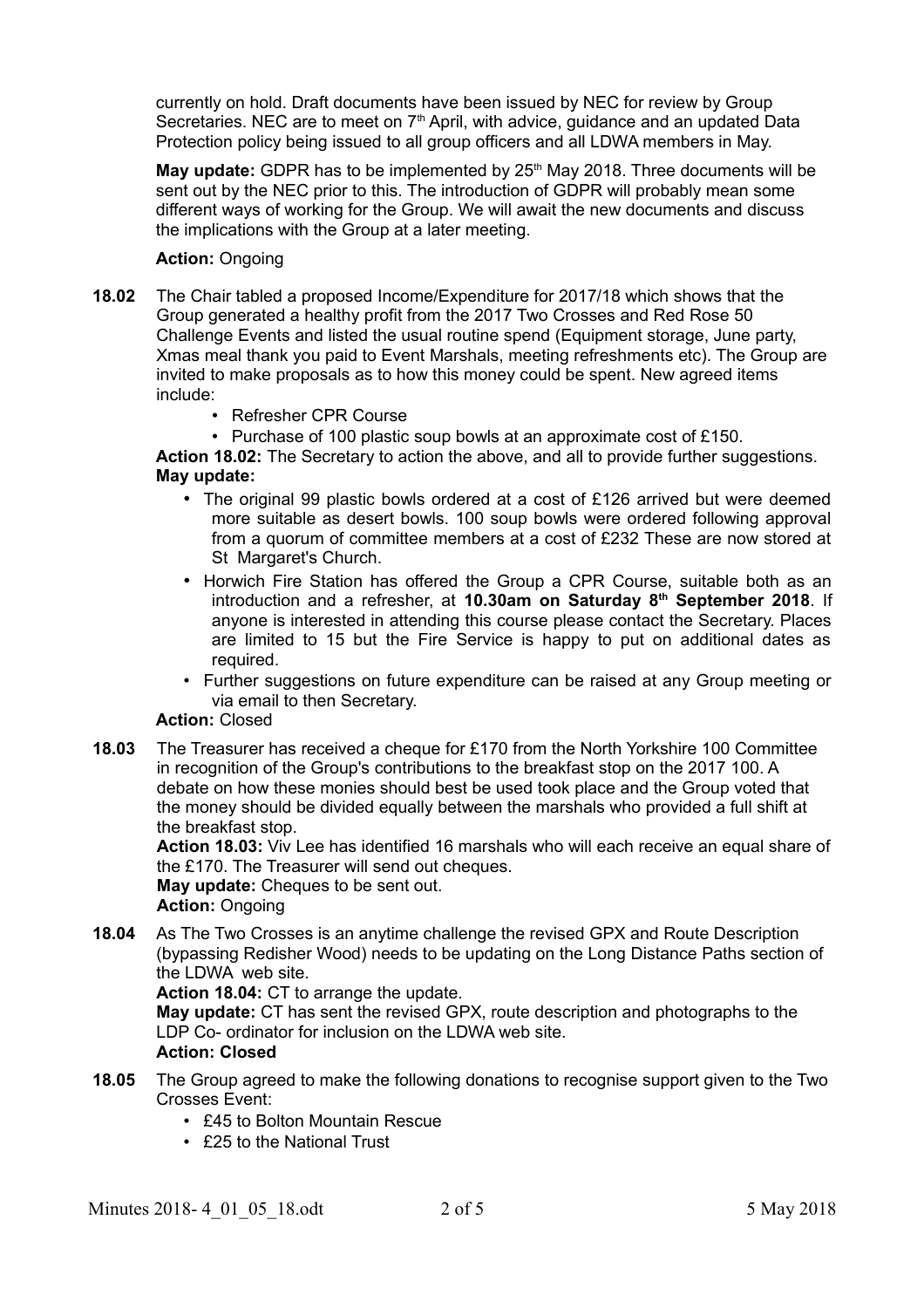• £100 to the Laurel Centre's Roof Appeal **Action 18.05:** The Treasurer to make the agreed donations on behalf of the Group. **May update:** Cheques to be sent out. **Action:** Ongoing

- **18.06** It was agreed to hold the next Two Crosses Event on Sunday 17<sup>th</sup> March 2019.
	- Entry prices were agreed as follows:
	- Members **£8.00**
	- Non-members  $f10.00$
	- All above prices are in addition to SI fees
	- On the day entries £14.00

**Action 18.06:** Viv Lee to book the Laurel Centre. **May update:** Laurel Centre booked **Action: Closed**

**18.07** There are currently insufficient Hi Viz jackets for the RR50. **Action 18.07:** CT to order more. **May update:** Carolyn Tennant has costed the purchase of 20 Hi Viz jackets, branded

with the Group's name would cost £80, unbranded £50. Purchase will be decided nearer the event. Action transferred to RR50 Committee. **Action:** Closed

#### **Agenda Items:**

#### **3. Chair and Secretary's Update:**

- 3.1 The Chair referred to the National Chair's Newsletter recently sent out to all members with reference to:
	- The Group's usage of social media to raise the profile of the LDWA and try to encourage new members. Hilary Scott is currently the only Group member regularly posting on Facebook.
	- The South Wales Group use of new website software to log all its walks. This is interesting but more information, inclination and expertise may be needed for us to implement.
	- Volunteers are needed to hold the 2022 100 Challenge Event, which falls in the Group's 50<sup>th</sup> Anniversary Year. No interest was expressed at the meeting.
- 3.2 The Chair reported that at present the Group had 271 primary and 230 associate members with 60 members having opted out of email communications.
- 3.3 Welcome emails have been sent to all members joining the Group in 2018. An update email will be sent to all members who joined in 2017.

#### **4. Treasurer's Update:**

- 4.1 In the Treasurer's absence the Chair gave a verbal update on the Group's financial position.
- 4.2 Ghyll Head 2017 and the accommodation at Kent 2018 have all been paid for at no detriment to the Group.

# **5. Event Secretary's Update:**

#### 5.1 **Red Rose 50**

◦ To date there have been 29 entrants. This is a disappointing figure and it is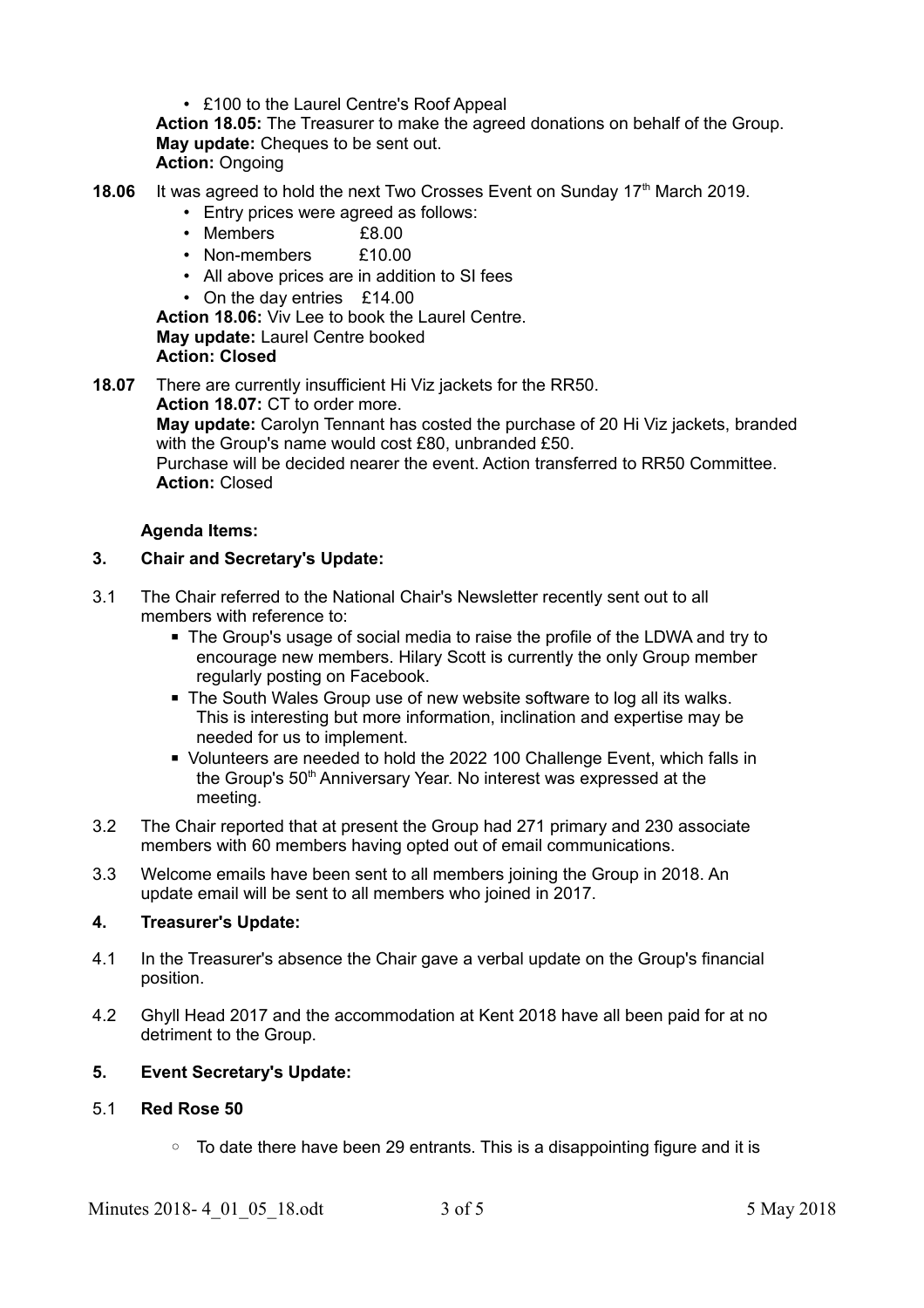hoped that there will be a surge of entrants following the 100.

- The Red Rose 50 Committee had met before the Group meeting and plans are well advanced, with the revised route being completed before the June meeting.
- The RR50 Committee will agree a break even analysis for the event if entrant numbers remain low.

#### **Two Crosses**

- If any Marshal has any clippers left from the Event please return them to Caroline.
- It was agreed that a self clip would be sited to ensure that entrants do not use Redisher Wood.
- Viv reported that the Laurel Centre's glass dome will be replaced next week.
- Caroline reported that the Two Crosses Event will be included in the next edition of Strider.
- The SI page has been set up and just needs checking.

#### **6 Walks Secretary's Update:**

- 6.1 The Source to Sea series of Wednesday walks scheduled through June, July, August and September 2018 has been cancelled due in part to the high cost of coach transport.
- 6.2 Dave and Alma are leading The Ramsbottom Round on Sunday  $24<sup>th</sup>$  June 2018 to tie in with Viv and Barbara's fund raising event at Holcombe Tower. The Group has some badges available for sale. It was agreed that the £2.00 cost would be donated to the Motor Neurone Disease Association.
- 6.3 The Walk Programme to December 2018 has been filled.

#### **7. Social Secretary's Update:**

- 7.1 Full details of all social events can be found on the website.
- 7.2 The Two Crosses/100 Party is confirmed as Saturday  $9<sup>th</sup>$  June 2018 at St. Margaret's Church Hall. The Group will provide bottled beers, wines and soft drinks. Norman Thomas has agreed put on a quiz. to An email will be sent to all members asking for contributions to the buffet, responses to Viv.

#### **8. IT Secretary's Update:**

- 8.1 The IT Secretary's had reported that the website was up to date. Website statistics will be presented at a future meeting.
- 8.2 Andy Griffin suggested that Hilary should link the Group's Facebook page to the National LDWA's which would boost visibility and hopefully the number of visits.
- 8.3 Following a discussion about the Group's logo it was agreed that Caroline Tennant would discuss our requirements with her neighbour who is a graphic designer to assess likely costs of updating this.

# **9. Any Other Business**